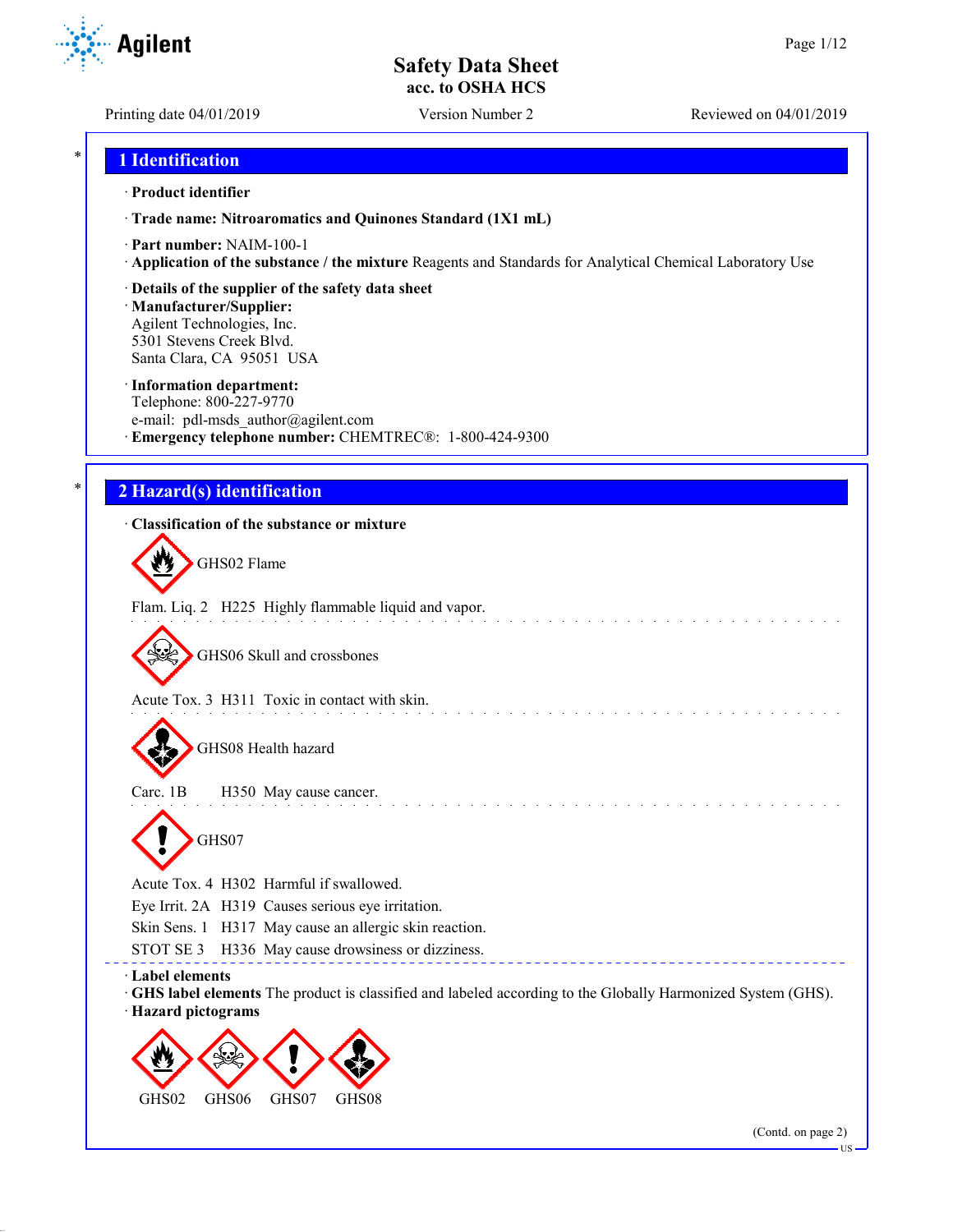Printing date 04/01/2019 Version Number 2 Reviewed on 04/01/2019



**Trade name: Nitroaromatics and Quinones Standard (1X1 mL)**

(Contd. of page 1) · **Signal word** Danger · **Hazard-determining components of labeling:** acetone 1,3-dinitrobenzene 1,4-naphthoquinone 1,4-dinitrobenzene hydroquinone · **Hazard statements** Highly flammable liquid and vapor. Harmful if swallowed. Toxic in contact with skin. Causes serious eye irritation. May cause an allergic skin reaction. May cause cancer. May cause drowsiness or dizziness. · **Precautionary statements** Obtain special instructions before use. Do not handle until all safety precautions have been read and understood. Keep away from heat/sparks/open flames/hot surfaces. - No smoking. Ground/bond container and receiving equipment. Use explosion-proof electrical/ventilating/lighting/equipment. Use only non-sparking tools. Take precautionary measures against static discharge. Avoid breathing dust/fume/gas/mist/vapors/spray Wash thoroughly after handling. Do not eat, drink or smoke when using this product. Use only outdoors or in a well-ventilated area. Contaminated work clothing must not be allowed out of the workplace. Wear protective gloves/protective clothing/eye protection/face protection. If swallowed: Call a poison center/doctor if you feel unwell. Rinse mouth. If on skin (or hair): Take off immediately all contaminated clothing. Rinse skin with water/shower. IF INHALED: Remove person to fresh air and keep comfortable for breathing. If in eyes: Rinse cautiously with water for several minutes. Remove contact lenses, if present and easy to do. Continue rinsing. IF exposed or concerned: Get medical advice/attention. Specific treatment (see on this label). Take off immediately all contaminated clothing and wash it before reuse. If skin irritation or rash occurs: Get medical advice/attention. If eye irritation persists: Get medical advice/attention. In case of fire: Use for extinction: CO2, powder or water spray. Store in a well-ventilated place. Keep container tightly closed. Store in a well-ventilated place. Keep cool. Store locked up. Dispose of contents/container in accordance with local/regional/national/international regulations. · **Classification system:** · **NFPA ratings (scale 0 - 4)** 2 3  $\overline{0}$  $Health = 2$ Fire  $= 3$ Reactivity  $= 0$ (Contd. on page 3) US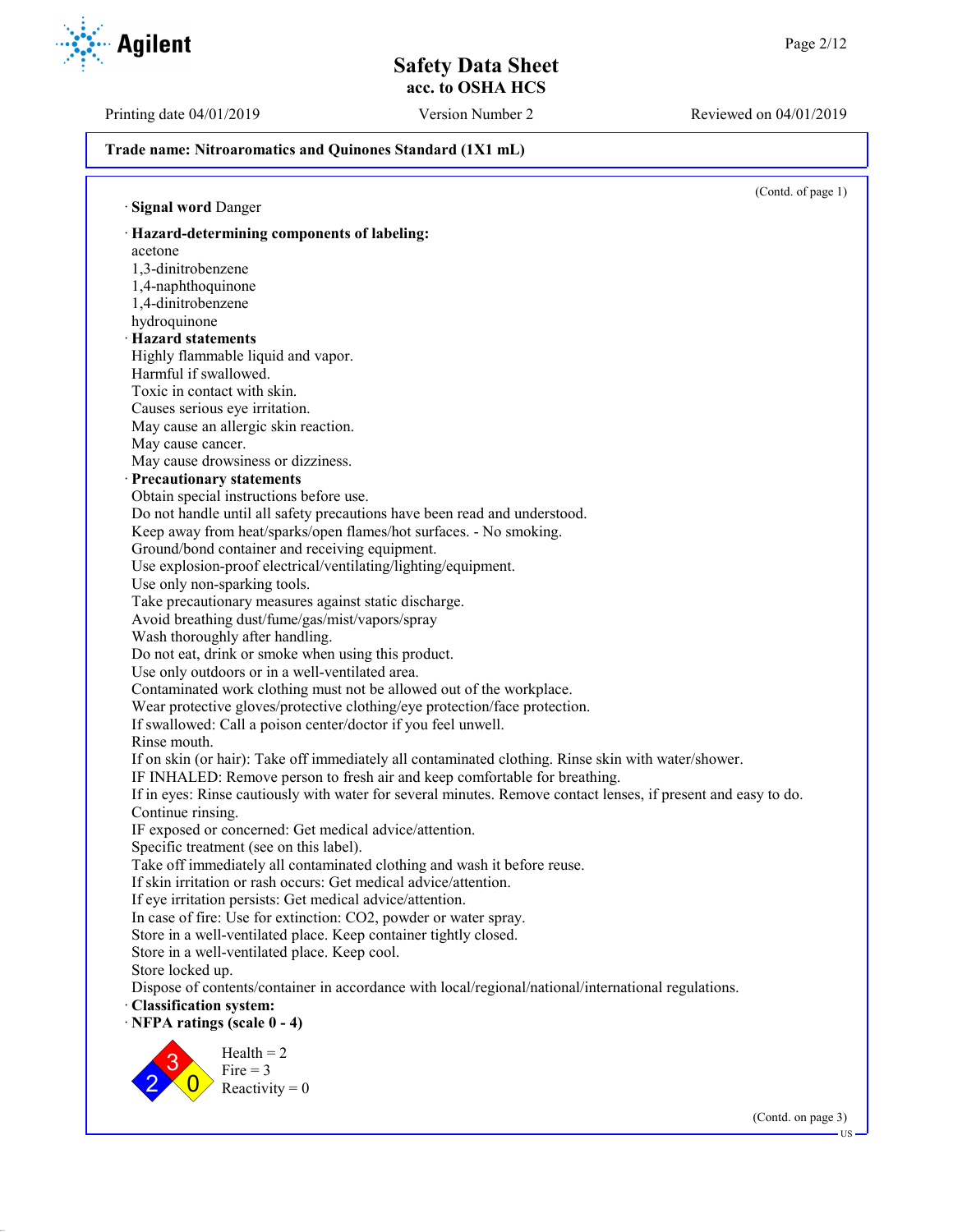Printing date 04/01/2019 Version Number 2 Reviewed on 04/01/2019

**Trade name: Nitroaromatics and Quinones Standard (1X1 mL)**

(Contd. of page 2)

· **HMIS-ratings (scale 0 - 4)**

**HEALTH**  FIRE REACTIVITY  $\boxed{0}$  Reactivity = 0 \*2  $\overline{3}$ Health =  $*2$ Fire  $= 3$ 

· **Other hazards**

· **Results of PBT and vPvB assessment**

- · **PBT:** Not applicable.
- · **vPvB:** Not applicable.

# **3 Composition/information on ingredients**

· **Chemical characterization: Mixtures**

· **Description:** Mixture of the substances listed below with nonhazardous additions.

| · Dangerous components: |                                |           |
|-------------------------|--------------------------------|-----------|
| $67-64-1$ acetone       |                                | 97.933%   |
|                         | $602-87-9$ 5-nitroacenaphthene | 0.298%    |
|                         | $92-93-3$ 4-nitrobiphenyl      | 0.253%    |
|                         | $130-15-4$ 1,4-naphthoquinone  | $0.253\%$ |
|                         | $123-31-9$ hydroquinone        | $0.253\%$ |

## **4 First-aid measures**

### · **Description of first aid measures**

· **General information:**

Immediately remove any clothing soiled by the product.

Symptoms of poisoning may even occur after several hours; therefore medical observation for at least 48 hours after the accident.

In case of irregular breathing or respiratory arrest provide artificial respiration.

· **After inhalation:**

Supply fresh air and to be sure call for a doctor.

- In case of unconsciousness place patient stably in side position for transportation.
- · **After skin contact:** Immediately wash with water and soap and rinse thoroughly.
- · **After eye contact:**

Rinse opened eye for several minutes under running water. If symptoms persist, consult a doctor.

- · **After swallowing:** Immediately call a doctor.
- · **Information for doctor:**

· **Most important symptoms and effects, both acute and delayed** No further relevant information available.

· **Indication of any immediate medical attention and special treatment needed**

No further relevant information available.

# **5 Fire-fighting measures**

- · **Extinguishing media**
- · **Suitable extinguishing agents:**

CO2, extinguishing powder or water spray. Fight larger fires with water spray or alcohol resistant foam.

· **For safety reasons unsuitable extinguishing agents:** Water with full jet

(Contd. on page 4)

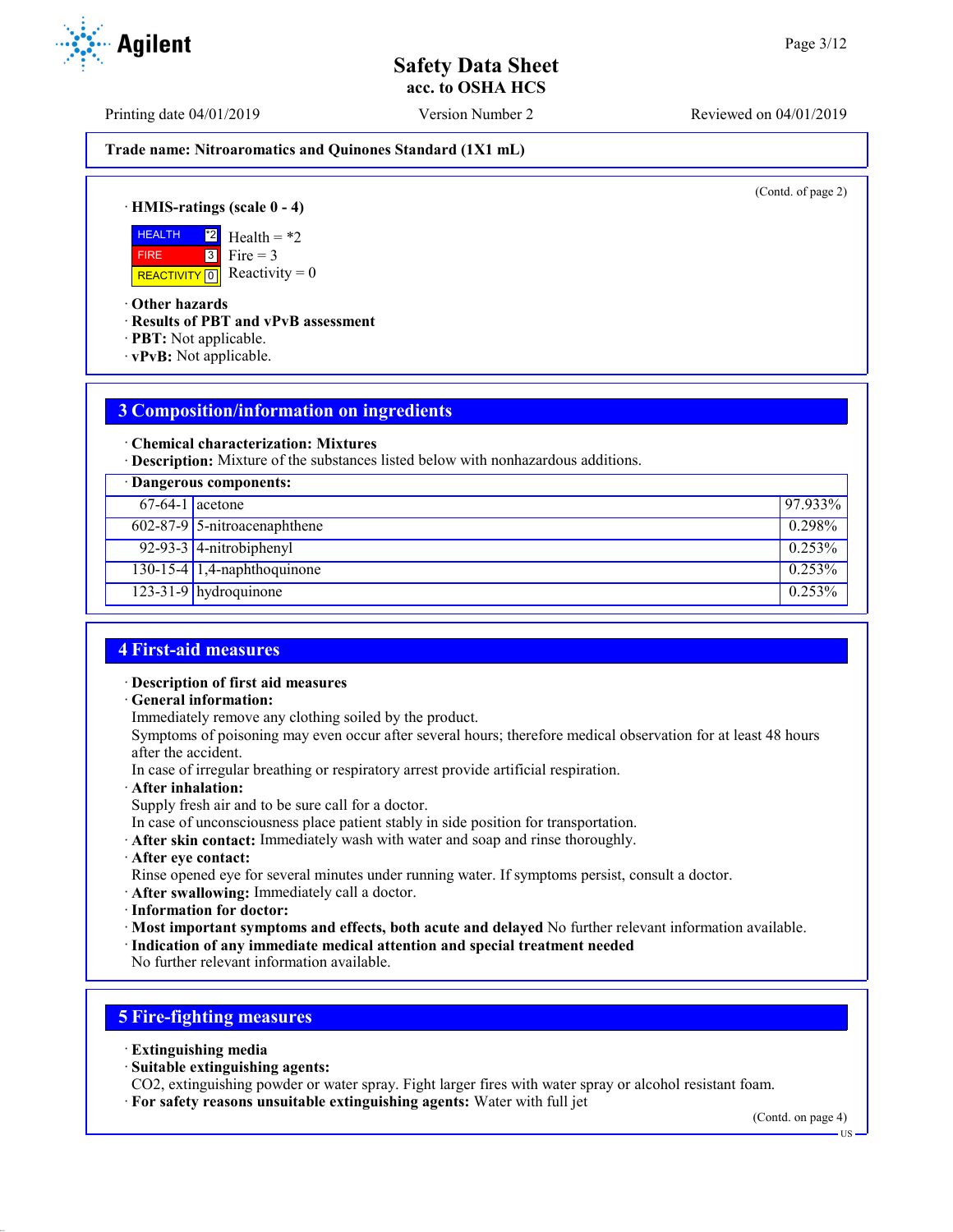Printing date 04/01/2019 Version Number 2 Reviewed on 04/01/2019

**Trade name: Nitroaromatics and Quinones Standard (1X1 mL)**

(Contd. of page 3)

· **Special hazards arising from the substance or mixture** No further relevant information available.

· **Advice for firefighters**

· **Protective equipment:** No special measures required.

# **6 Accidental release measures**

· **Personal precautions, protective equipment and emergency procedures** Wear protective equipment. Keep unprotected persons away.

· **Environmental precautions:** Do not allow to enter sewers/ surface or ground water.

# · **Methods and material for containment and cleaning up:**

Absorb with liquid-binding material (sand, diatomite, acid binders, universal binders, sawdust).

Dispose contaminated material as waste according to item 13.

#### Ensure adequate ventilation. **Reference to other sections**

See Section 7 for information on safe handling.

See Section 8 for information on personal protection equipment.

See Section 13 for disposal information.

## · **Protective Action Criteria for Chemicals**

| $\cdot$ PAC-1: |                                     |                         |  |  |
|----------------|-------------------------------------|-------------------------|--|--|
|                | $67-64-1$ acetone                   | 200 ppm                 |  |  |
|                | 99-65-0 $\vert$ 1,3-dinitrobenzene  | $3 \text{ mg/m}^3$      |  |  |
|                | 92-93-3 $ $ 4-nitrobiphenyl         | $6.7$ mg/m <sup>3</sup> |  |  |
|                | $106-51-4$ p-benzoquinone           | $0.3$ ppm               |  |  |
|                | $130-15-4$ 1,4-naphthoquinone       | $0.57 \text{ mg/m}^3$   |  |  |
|                | 123-31-9 hydroquinone               | $3$ mg/m <sup>3</sup>   |  |  |
| $PAC-2$ :      |                                     |                         |  |  |
|                | $67-64-1$ acetone                   | 3200* ppm               |  |  |
|                | 99-65-0 $\vert$ 1,3-dinitrobenzene  | $33$ mg/m <sup>3</sup>  |  |  |
|                | $92-93-3$ 4-nitrobiphenyl           | $74$ mg/m <sup>3</sup>  |  |  |
|                | $106-51-4$ p-benzoquinone           | $11$ ppm                |  |  |
|                | 130-15-4 $\vert$ 1,4-naphthoquinone | $6.3 \text{ mg/m}^3$    |  |  |
|                | $123-31-9$ hydroquinone             | $20 \text{ mg/m}^3$     |  |  |
| $PAC-3$ :      |                                     |                         |  |  |
|                | $\overline{67-64-1}$ acetone        | $5700*$ ppm             |  |  |
|                | 99-65-0 $\vert$ 1,3-dinitrobenzene  | $200$ mg/m <sup>3</sup> |  |  |
|                | 92-93-3 $ $ 4-nitrobiphenyl         | $440$ mg/m <sup>3</sup> |  |  |
|                | $106-51-4$ p-benzoquinone           | 68 ppm                  |  |  |
|                | 130-15-4 $\vert$ 1,4-naphthoquinone | $38 \text{ mg/m}^3$     |  |  |
|                | $123-31-9$ hydroquinone             | $120 \text{ mg/m}^3$    |  |  |

# **7 Handling and storage**

### · **Handling:**

· **Precautions for safe handling**

Ensure good ventilation/exhaustion at the workplace.



US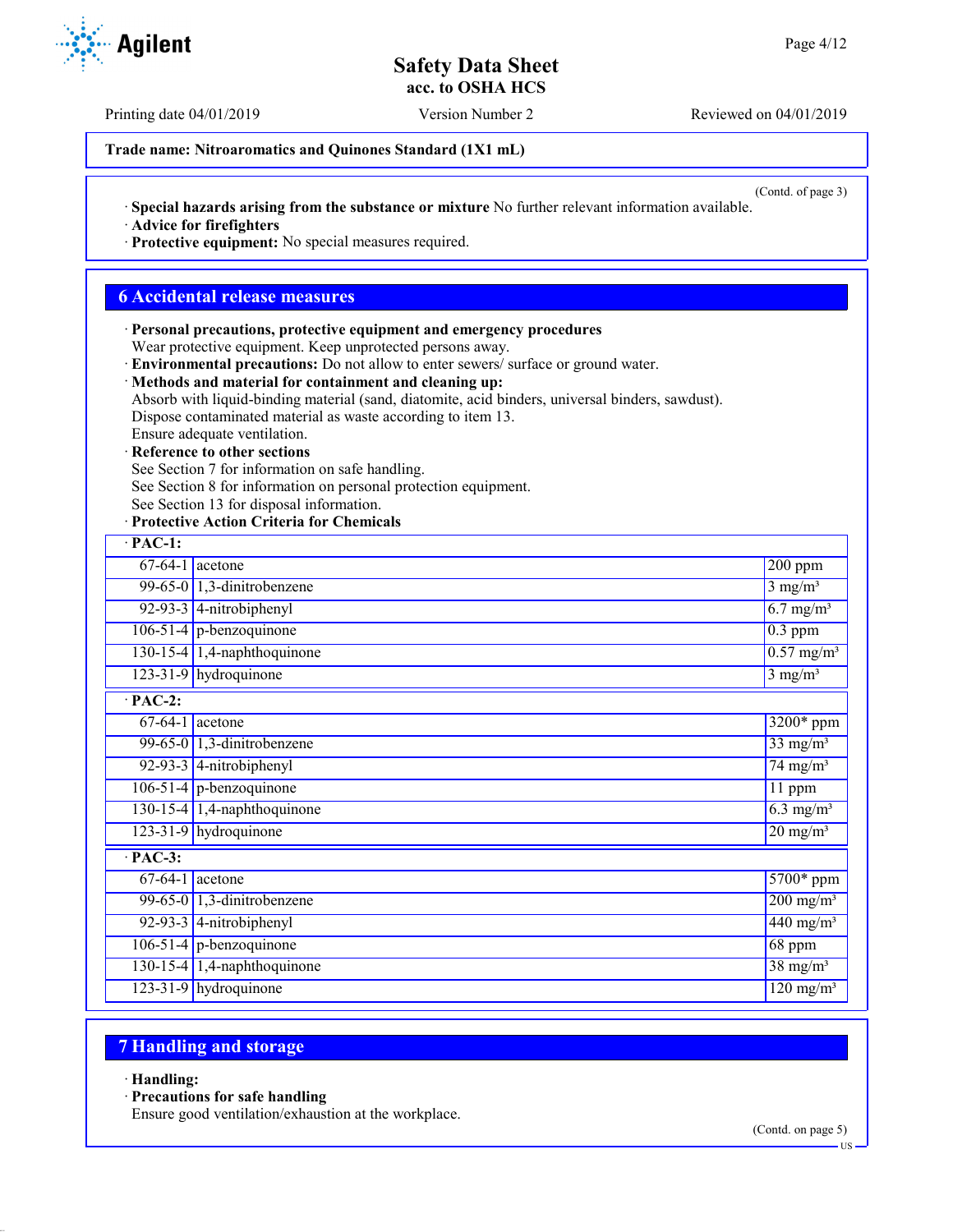Printing date 04/01/2019 Version Number 2 Reviewed on 04/01/2019

#### **Trade name: Nitroaromatics and Quinones Standard (1X1 mL)**

(Contd. of page 4)

Open and handle receptacle with care. Prevent formation of aerosols.

· **Information about protection against explosions and fires:**

Keep ignition sources away - Do not smoke.

Protect against electrostatic charges.

Keep respiratory protective device available.

· **Conditions for safe storage, including any incompatibilities**

· **Storage:**

· **Requirements to be met by storerooms and receptacles:** Store in a cool location.

· **Information about storage in one common storage facility:** Not required.

· **Further information about storage conditions:** Keep receptacle tightly sealed.

Store in cool, dry conditions in well sealed receptacles.

Specific end use(s) No further relevant information available.

## \* **8 Exposure controls/personal protection**

· **Additional information about design of technical systems:** No further data; see item 7.

#### · **Control parameters**

| Components with limit values that require monitoring at the workplace:                    |                              |
|-------------------------------------------------------------------------------------------|------------------------------|
| 67-64-1 acetone                                                                           |                              |
| PEL Long-term value: 2400 mg/m <sup>3</sup> , 1000 ppm                                    |                              |
| REL Long-term value: 590 mg/m <sup>3</sup> , 250 ppm                                      |                              |
| TLV Short-term value: $1187 \text{ mg/m}^3$ , 500 ppm                                     |                              |
| Long-term value: $594 \text{ mg/m}^3$ , $250 \text{ ppm}$                                 |                              |
| <b>BEI</b>                                                                                |                              |
| 92-93-3 4-nitrobiphenyl                                                                   |                              |
| PEL see 29 CFR 1910.1003                                                                  |                              |
| REL See Pocket Guide App. A                                                               |                              |
| TLV Skin; L                                                                               |                              |
| 123-31-9 hydroquinone                                                                     |                              |
| PEL Long-term value: $2 \text{ mg/m}^3$                                                   |                              |
| REL Ceiling limit value: $2*$ mg/m <sup>3</sup>                                           |                              |
| $*15$ -min                                                                                |                              |
| TLV Long-term value: $1 \text{ mg/m}^3$                                                   |                              |
| <b>DSEN</b>                                                                               |                              |
| · Ingredients with biological limit values:                                               |                              |
| 67-64-1 acetone                                                                           |                              |
| BEI 50 mg/L                                                                               |                              |
| Medium: urine                                                                             |                              |
| Time: end of shift                                                                        |                              |
| Parameter: Acetone (nonspecific)                                                          |                              |
| Additional information: The lists that were valid during the creation were used as basis. |                              |
|                                                                                           | (Contd. on page 6)<br>$US -$ |

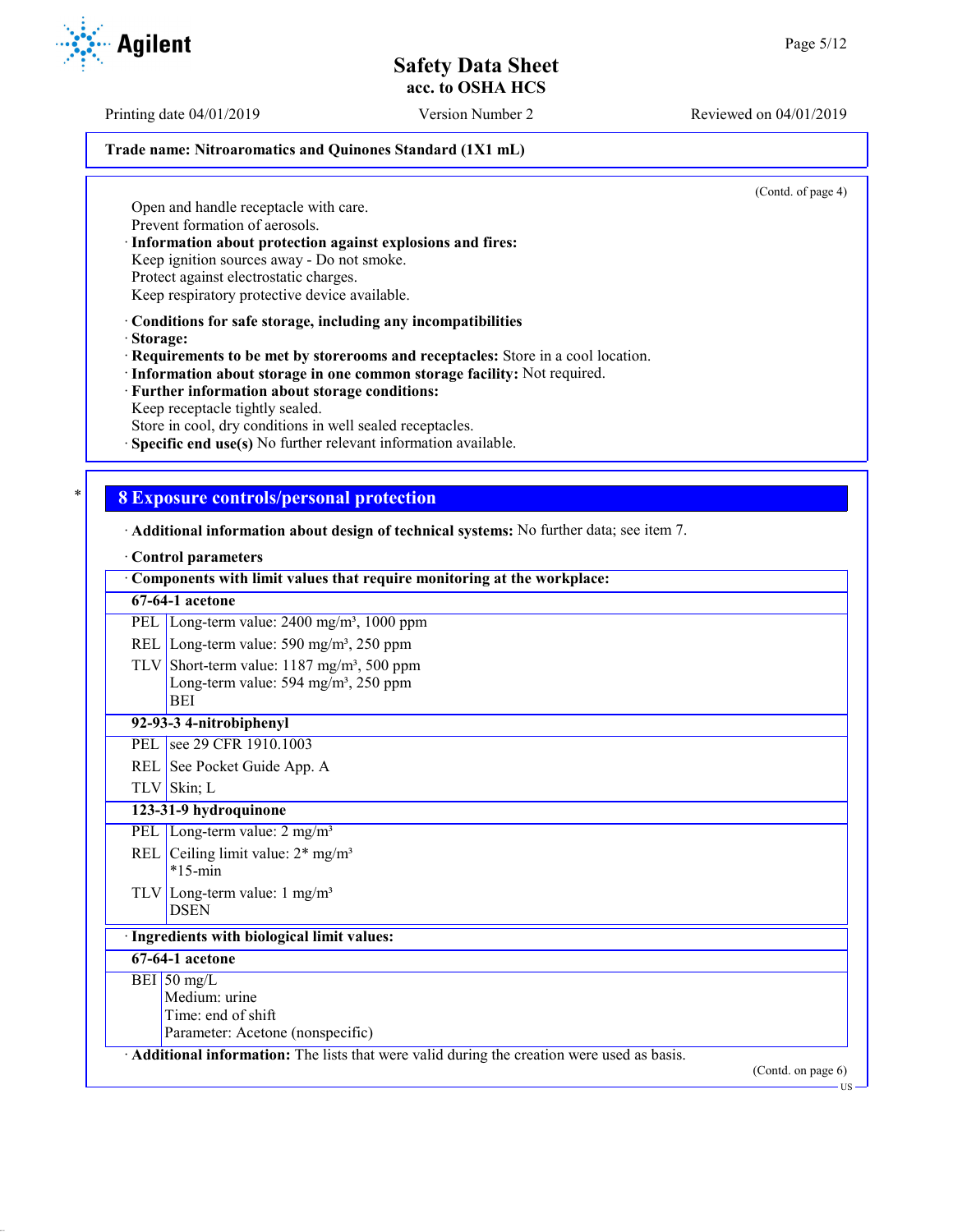Printing date 04/01/2019 Version Number 2 Reviewed on 04/01/2019

#### **Trade name: Nitroaromatics and Quinones Standard (1X1 mL)**

(Contd. of page 5)

· **Exposure controls** · **Personal protective equipment:** · **General protective and hygienic measures:** Keep away from foodstuffs, beverages and feed. Immediately remove all soiled and contaminated clothing. Wash hands before breaks and at the end of work. Store protective clothing separately. Avoid contact with the eyes. Avoid contact with the eyes and skin. · **Breathing equipment:** When used as intended with Agilent instruments, the use of the product under normal laboratory conditions and with standard practices does not result in significant airborne exposures and therefore respiratory protection is not needed. Under an emergency condition where a respirator is deemed necessary, use a NIOSH or equivalent approved device/equipment with appropriate organic or acid gas cartridge. · **Protection of hands:** Although not recommended for constant contact with the chemicals or for clean-up, nitrile gloves 11-13 mil thickness are recommended for normal use. The breakthrough time is 1 hr. For cleaning a spill where there is direct contact of the chemical, butyl rubber gloves are recommended 12-15 mil thickness with breakthrough times exceeding 4 hrs. Supplier recommendations should be followed. · **Material of gloves** For normal use: nitrile rubber, 11-13 mil thickness For direct contact with the chemical: butyl rubber, 12-15 mil thickness · **Penetration time of glove material** For normal use: nitrile rubber: 1 hour For direct contact with the chemical: butyl rubber: >4 hours Eye protection: Tightly sealed goggles \* **9 Physical and chemical properties** · **Information on basic physical and chemical properties** · **General Information** · **Appearance:** Form: Fluid **Color:** Colorless **· Odor:** Characteristic Characteristic Characteristic Characteristic Characteristic Characteristic Characteristic Characteristic Characteristic Characteristic Characteristic Characteristic Characteristic Characteristic Ch **· Odor threshold: PH-value:** Not determined. · **Change in condition Melting point/Melting range:**  $-94.7 \degree C (-138.5 \degree F)$ **Boiling point/Boiling range:** 55.8-56.6 °C (132.4-133.9 °F)  $\cdot$  **Flash point:**  $-17 \degree C (1.4 \degree F)$ **Flammability (solid, gaseous):** Not applicable. (Contd. on page 7) US

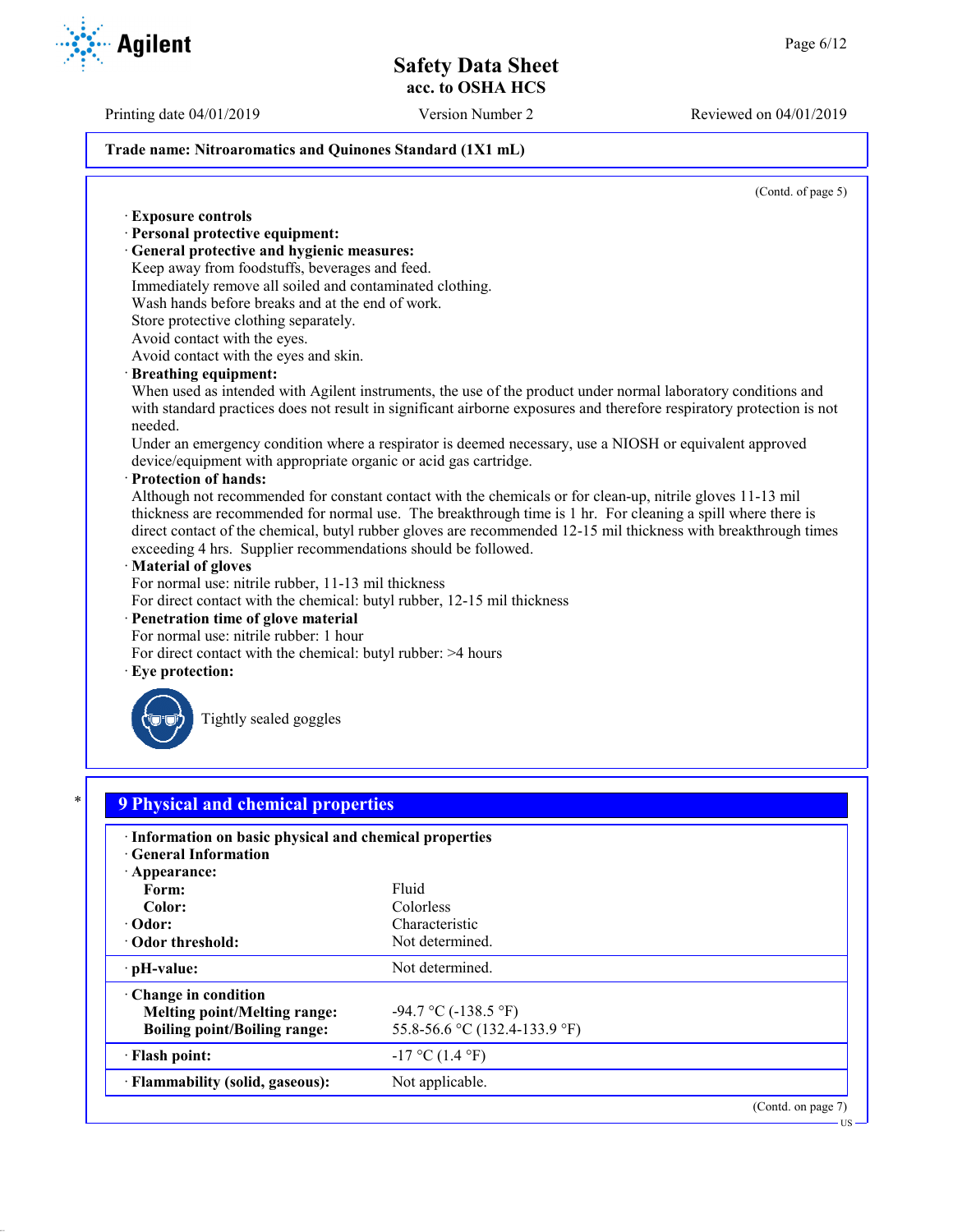

Printing date 04/01/2019 Version Number 2 Reviewed on 04/01/2019

**Trade name: Nitroaromatics and Quinones Standard (1X1 mL)**

|                                                                                                                   | (Contd. of page 6)                                                                                |
|-------------------------------------------------------------------------------------------------------------------|---------------------------------------------------------------------------------------------------|
| · Ignition temperature:                                                                                           | 465 °C (869 °F)                                                                                   |
| · Decomposition temperature:                                                                                      | Not determined.                                                                                   |
| · Auto igniting:                                                                                                  | Product is not selfigniting.                                                                      |
| Danger of explosion:                                                                                              | Product is not explosive. However, formation of explosive air/vapor<br>mixtures are possible.     |
| <b>Explosion limits:</b><br>Lower:<br>Upper:                                                                      | $2.6$ Vol %<br>13 Vol $%$                                                                         |
| $\cdot$ Vapor pressure at 20 °C (68 °F):                                                                          | 245.3 hPa (184 mm Hg)                                                                             |
| Density at 20 $^{\circ}$ C (68 $^{\circ}$ F):<br>· Relative density<br>· Vapor density<br><b>Evaporation rate</b> | 0.791 g/cm <sup>3</sup> (6.6009 lbs/gal)<br>Not determined.<br>Not determined.<br>Not determined. |
| Solubility in / Miscibility with<br>Water:                                                                        | Not miscible or difficult to mix.                                                                 |
| Partition coefficient (n-octanol/water): Not determined.                                                          |                                                                                                   |
| · Viscosity:<br>Dynamic at 20 °C (68 °F):<br>Kinematic:                                                           | 32 mPas<br>Not determined.                                                                        |
| Solvent content:<br><b>Organic solvents:</b><br><b>VOC</b> content:                                               | 97.9%<br>$0.00\%$<br>$0.0$ g/l / 0.00 lb/gal                                                      |
| <b>Solids content:</b><br>Other information                                                                       | $1.8\%$<br>No further relevant information available.                                             |

# **10 Stability and reactivity**

· **Reactivity** No further relevant information available.

· **Chemical stability**

· **Thermal decomposition / conditions to be avoided:** No decomposition if used according to specifications.

· **Possibility of hazardous reactions** No dangerous reactions known.

· **Conditions to avoid** No further relevant information available.

- · **Incompatible materials:** No further relevant information available.
- · **Hazardous decomposition products:** No dangerous decomposition products known.

(Contd. on page 8)

US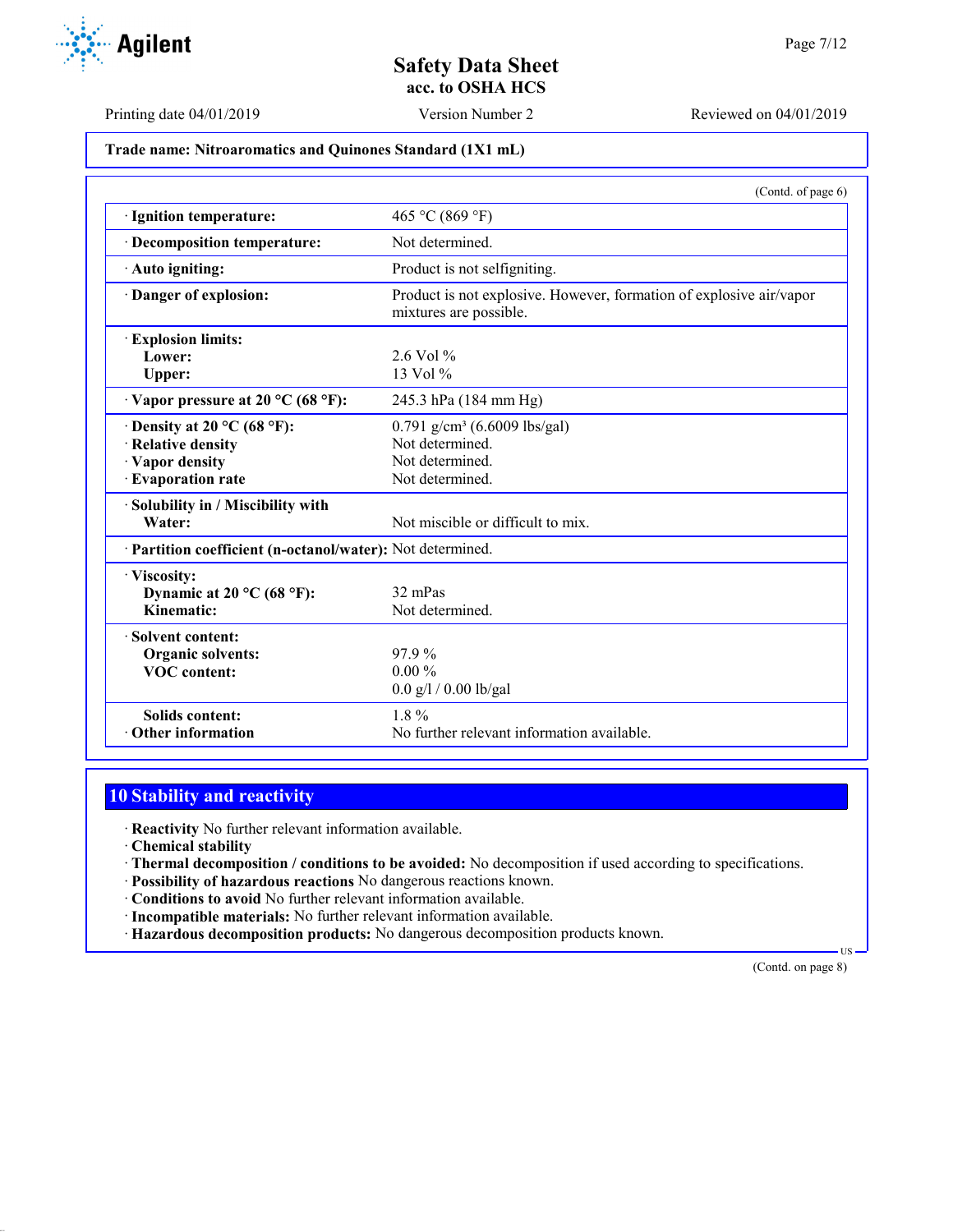Agilent

Printing date 04/01/2019 Version Number 2 Reviewed on 04/01/2019

## **Trade name: Nitroaromatics and Quinones Standard (1X1 mL)**

(Contd. of page 7)

| Acute toxicity:              |                                                                    | · LD/LC50 values that are relevant for classification:                                                                                                                                                                     |    |
|------------------------------|--------------------------------------------------------------------|----------------------------------------------------------------------------------------------------------------------------------------------------------------------------------------------------------------------------|----|
|                              |                                                                    | <b>ATE (Acute Toxicity Estimate)</b>                                                                                                                                                                                       |    |
| Oral                         | LD50                                                               | $926$ mg/kg                                                                                                                                                                                                                |    |
| Dermal                       | LD50                                                               | $>654$ mg/kg                                                                                                                                                                                                               |    |
|                              |                                                                    | Inhalative LC50/4 h 62.5 mg/L                                                                                                                                                                                              |    |
| $67-64-1$ acetone            |                                                                    |                                                                                                                                                                                                                            |    |
| Oral                         | LD50                                                               | $5,800$ mg/kg (rat)                                                                                                                                                                                                        |    |
| Dermal                       | LD <sub>50</sub>                                                   | $20,000$ mg/kg (rabbit)                                                                                                                                                                                                    |    |
|                              | 99-65-0 1,3-dinitrobenzene                                         |                                                                                                                                                                                                                            |    |
| Oral                         | LD50                                                               | $83$ mg/kg (rat)                                                                                                                                                                                                           |    |
|                              | 130-15-4 1,4-naphthoquinone                                        |                                                                                                                                                                                                                            |    |
| Oral                         | LD <sub>50</sub>                                                   | $190$ mg/kg (rat)                                                                                                                                                                                                          |    |
|                              |                                                                    | Inhalative LC50/4 h 46 mg/L (rat)                                                                                                                                                                                          |    |
|                              | 123-31-9 hydroquinone                                              |                                                                                                                                                                                                                            |    |
| Oral                         | LD50                                                               | $302$ mg/kg (rat)                                                                                                                                                                                                          |    |
| Dermal                       | LD50                                                               | $>900$ mg/kg (rat)                                                                                                                                                                                                         |    |
| Toxic<br>Harmful<br>Irritant | on the skin: No irritant effect.<br>on the eye: Irritating effect. | · Sensitization: Sensitization possible through skin contact.<br>· Additional toxicological information:<br>The product shows the following dangers according to internally approved calculation methods for preparations: |    |
|                              | Carcinogenic categories                                            | <b>IARC</b> (International Agency for Research on Cancer)                                                                                                                                                                  |    |
|                              | 602-87-9 5-nitroacenaphthene                                       |                                                                                                                                                                                                                            | 2B |
|                              | 92-93-3 4-nitrobiphenyl                                            |                                                                                                                                                                                                                            | 3  |
|                              | $106-51-4$ p-benzoquinone                                          |                                                                                                                                                                                                                            | 3  |
|                              | 123-31-9 hydroquinone                                              |                                                                                                                                                                                                                            | 3  |
|                              |                                                                    |                                                                                                                                                                                                                            |    |
|                              |                                                                    | · NTP (National Toxicology Program)                                                                                                                                                                                        |    |

(Contd. on page 9)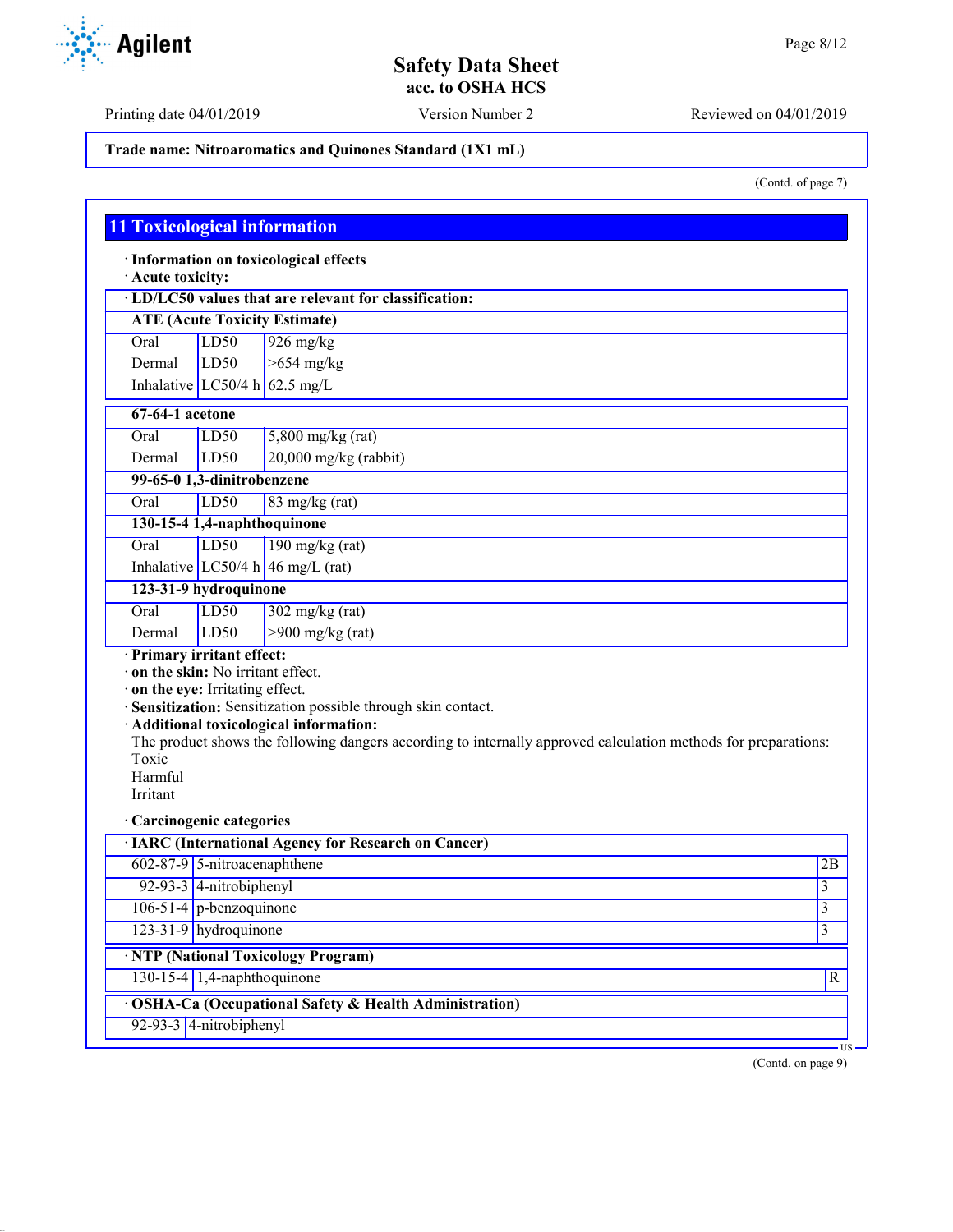#### **Trade name: Nitroaromatics and Quinones Standard (1X1 mL)**

(Contd. of page 8)

### **12 Ecological information**

- · **Toxicity**
- · **Aquatic toxicity:** No further relevant information available.
- · **Persistence and degradability** No further relevant information available.
- · **Behavior in environmental systems:**
- · **Bioaccumulative potential** No further relevant information available.
- · **Mobility in soil** No further relevant information available.
- · **Additional ecological information:**
- · **General notes:**
- Water hazard class 3 (Self-assessment): extremely hazardous for water

Do not allow product to reach ground water, water course or sewage system, even in small quantities. Danger to drinking water if even extremely small quantities leak into the ground.

- 
- · **Results of PBT and vPvB assessment**
- · **PBT:** Not applicable.
- · **vPvB:** Not applicable. · **Other adverse effects** No further relevant information available.
- **13 Disposal considerations**

### · **Waste treatment methods**

· **Recommendation:**

Must not be disposed of together with household garbage. Do not allow product to reach sewage system.

- · **Uncleaned packagings:**
- · **Recommendation:** Disposal must be made according to official regulations.

# **14 Transport information**

| · Not Regulated, De minimus Quantities                 |                                             |                     |
|--------------------------------------------------------|---------------------------------------------|---------------------|
| <b>· UN-Number</b><br>DOT, IMDG, IATA                  | UN1090                                      |                     |
| UN proper shipping name<br>$\cdot$ DOT<br>· IMDG, IATA | Acetone solution<br><b>ACETONE</b> solution |                     |
| Transport hazard class(es)                             |                                             |                     |
| DOT, IMDG, IATA                                        |                                             |                     |
|                                                        |                                             |                     |
| · Class                                                | 3 Flammable liquids                         |                     |
| · Label                                                | 3                                           |                     |
| · Packing group<br>DOT, IMDG, IATA                     | $_{\rm II}$                                 |                     |
|                                                        |                                             | (Contd. on page 10) |
|                                                        |                                             | $\cdot$ US -        |



Printing date 04/01/2019 Version Number 2 Reviewed on 04/01/2019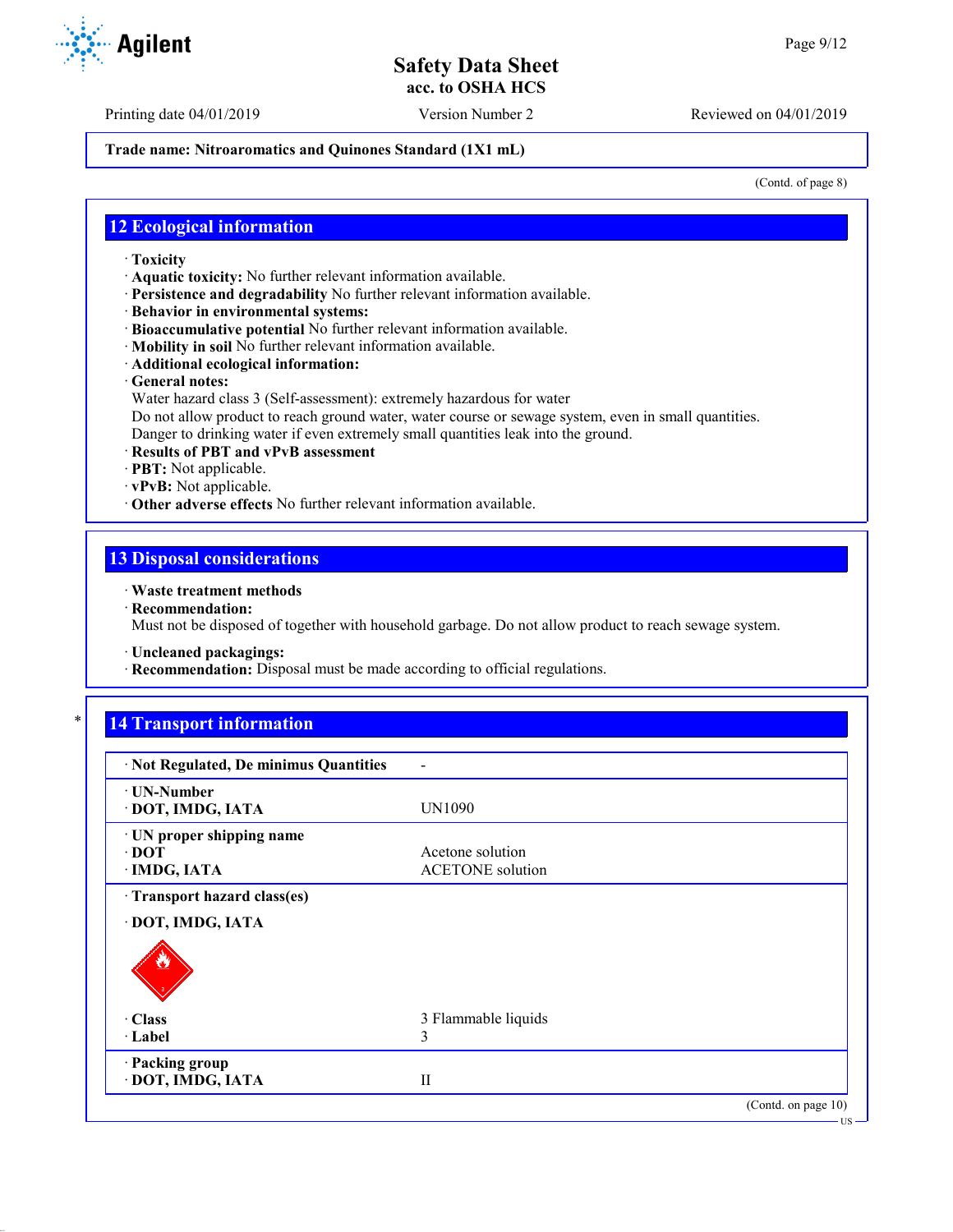

US

Printing date 04/01/2019 Version Number 2 Reviewed on 04/01/2019

**Trade name: Nitroaromatics and Quinones Standard (1X1 mL)**

|                                            | (Contd. of page 9)                               |
|--------------------------------------------|--------------------------------------------------|
| <b>Environmental hazards:</b>              | Not applicable.                                  |
| Special precautions for user               | Warning: Flammable liquids                       |
| Danger code (Kemler):                      | 33                                               |
| <b>EMS Number:</b>                         | $F-E$ , $S-D$                                    |
| <b>Stowage Category</b>                    | B                                                |
| · Stowage Code                             | SW2 Clear of living quarters.                    |
| Transport in bulk according to Annex II of |                                                  |
| <b>MARPOL73/78 and the IBC Code</b>        | Not applicable.                                  |
| · Transport/Additional information:        |                                                  |
| $\cdot$ DOT                                |                                                  |
| • Quantity limitations                     | On passenger aircraft/rail: 5 L                  |
|                                            | On cargo aircraft only: 60 L                     |
| ∙ IMDG                                     |                                                  |
| Limited quantities (LQ)                    | 1L                                               |
| <b>Excepted quantities (EQ)</b>            | Code: E2                                         |
|                                            | Maximum net quantity per inner packaging: 30 ml  |
|                                            | Maximum net quantity per outer packaging: 500 ml |
| · UN "Model Regulation":                   | UN 1090 ACETONE SOLUTION, 3, II                  |

# **15 Regulatory information**

· **Safety, health and environmental regulations/legislation specific for the substance or mixture** · **Sara**

| Section 355 (extremely hazardous substances): |                                                 |  |
|-----------------------------------------------|-------------------------------------------------|--|
|                                               | 123-31-9 hydroquinone                           |  |
|                                               | Section 313 (Specific toxic chemical listings): |  |
|                                               | 99-65-0 $\vert$ 1,3-dinitrobenzene              |  |
|                                               | $100-25-4$ 1,4-dinitrobenzene                   |  |
|                                               | 528-29-0 1,2-dinitrobenzene                     |  |
|                                               | 92-93-3 4-nitrobiphenyl                         |  |
|                                               | $106-51-4$ p-benzoquinone                       |  |
|                                               | 123-31-9 hydroquinone                           |  |
|                                               | <b>TSCA (Toxic Substances Control Act):</b>     |  |
|                                               | $67-64-1$ acetone                               |  |
|                                               | $602-87-9$ 5-nitroacenaphthene                  |  |
|                                               | 99-65-0 $\vert$ 1,3-dinitrobenzene              |  |
|                                               | $100-25-4$ 1,4-dinitrobenzene                   |  |
|                                               | 92-93-3 $ $ 4-nitrobiphenyl                     |  |
|                                               | $106-51-4$ p-benzoquinone                       |  |
|                                               | 130-15-4 $\vert$ 1,4-naphthoquinone             |  |
|                                               | $123-31-9$ hydroquinone                         |  |
|                                               | (Contd. on page 11)                             |  |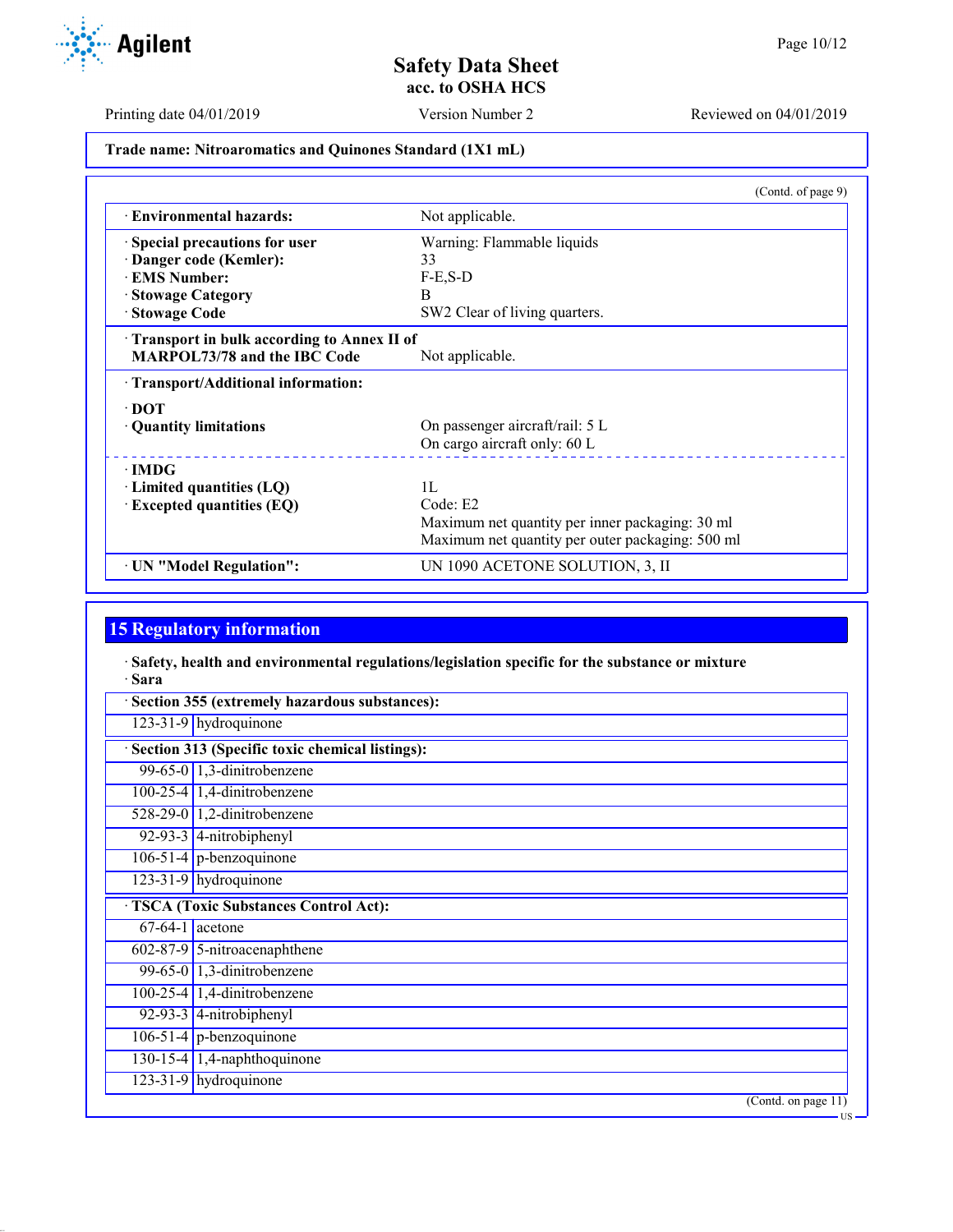**Agilent** 

Printing date 04/01/2019 Version Number 2 Reviewed on 04/01/2019

**Trade name: Nitroaromatics and Quinones Standard (1X1 mL)**

(Contd. of page 10) · **TSCA new (21st Century Act): (Substances not listed)** 602-87-9 5-nitroacenaphthene 92-93-3 4-nitrobiphenyl · **Proposition 65** · **Chemicals known to cause cancer:** 602-87-9 5-nitroacenaphthene 92-93-3 4-nitrobiphenyl · **Chemicals known to cause reproductive toxicity for females:** None of the ingredients is listed. · **Chemicals known to cause reproductive toxicity for males:** 99-65-0  $\vert$  1,3-dinitrobenzene 100-25-4 1,4-dinitrobenzene 528-29-0 1,2-dinitrobenzene · **Chemicals known to cause developmental toxicity:** None of the ingredients is listed. · **Carcinogenic categories** · **EPA (Environmental Protection Agency)**  $67-64-1$  acetone  $1$ 99-65-0 1,3-dinitrobenzene D 100-25-4 1,4-dinitrobenzene D 528-29-0 1,2-dinitrobenzene D · **TLV (Threshold Limit Value established by ACGIH)**  $67-64-1$  acetone  $\overline{A4}$  $92-93-3$  4-nitrobiphenyl  $\overline{A2}$ 123-31-9 hydroquinone A3

· **NIOSH-Ca (National Institute for Occupational Safety and Health)**

92-93-3 4-nitrobiphenyl

· **National regulations:**

· **Additional classification according to Decree on Hazardous Materials:**

Carcinogenic hazardous material group III (dangerous).

· **Information about limitation of use:**

Workers are not allowed to be exposed to the hazardous carcinogenic materials contained in this preparation. Exceptions can be made by the authorities in certain cases.

· **Chemical safety assessment:** A Chemical Safety Assessment has not been carried out.

## **16 Other information**

The information contained in this document is based on Agilent's state of knowledge at the time of preparation. No warranty as to its accurateness, completeness or suitability for a particular purpose is expressed or implied.

· **Date of preparation / last revision** 04/01/2019 / 1

· **Abbreviations and acronyms:**

ADR: Accord européen sur le transport des marchandises dangereuses par Route (European Agreement concerning the International Carriage of Dangerous Goods by Road)

(Contd. on page 12)

US